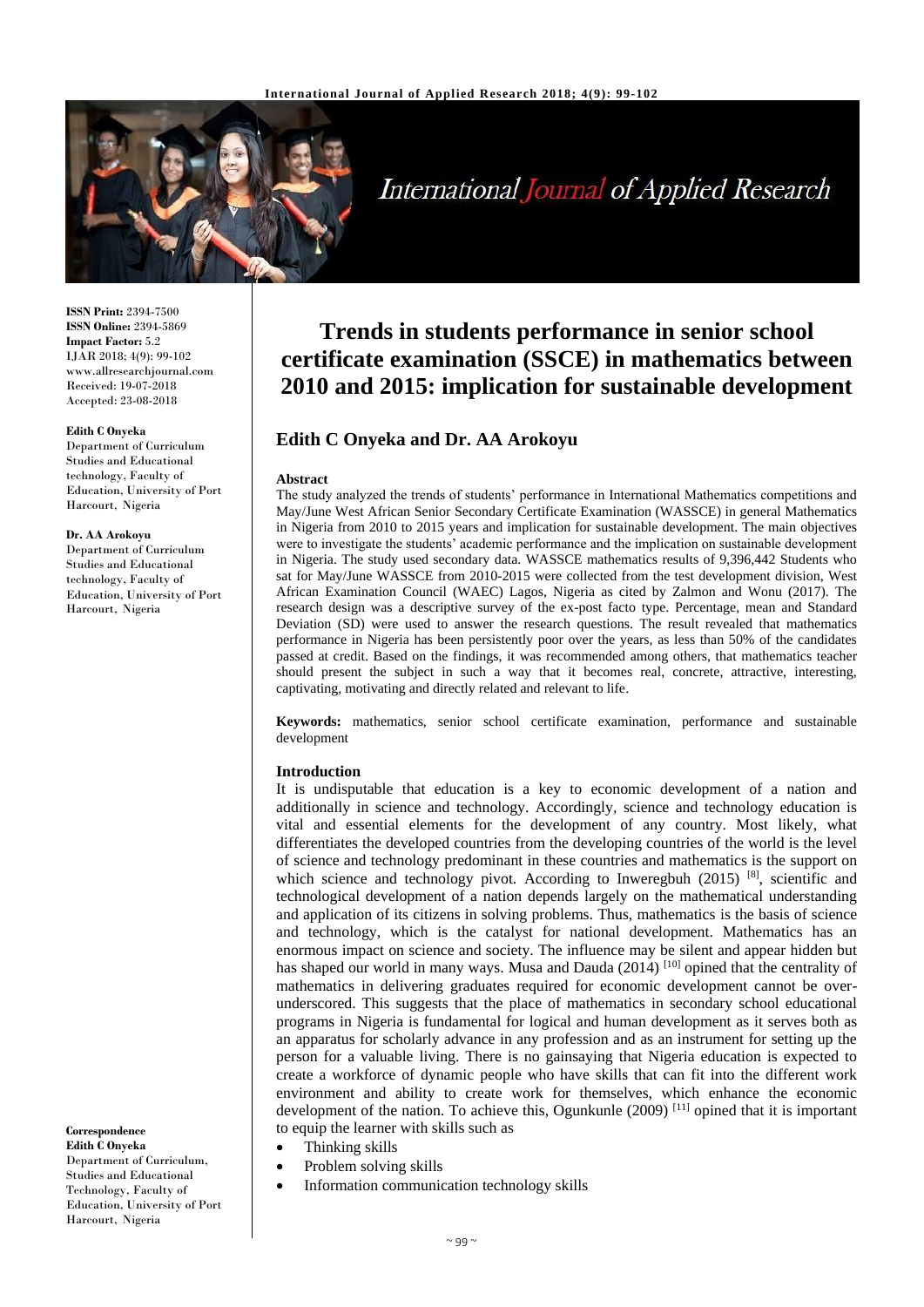- Self-learning skills
- Language skills
- Basic skills in Arts, sciences and social sciences.

Mathematics principles and concepts are part of every aspect of man as he interacts with another component in nature. As such mathematics skills can enable learnesr to acquire other skills relevant for the economic development of a nation. Mathematics activity (research, applications and education) has changed a considerable measure in the most recent couple of years. Some of these progressions, like the utilization of Personal computers, are extremely obvious and are being executed in mathematics education broadly and coordinated with the recent information technology knowledge entering wherever on the world. There are other, more unremarkable patterns that may not be so noticeable yet relevant to economic growth.

Hanushek and Kimko (2000) [7] in Musa and Dauda (2014)  $[10]$  presented measures of mathematics and science abilities from internal appraisals into development investigation. They found that the nature of human capital was essentially identified with economic development. This demonstrates that economic development is firmly identified with the intellectual aptitudes of the population (Inweregbuh, 2015; Alio & Okafor, 2015) <sup>[8]</sup>. Building upon the data from Barro and Jong-Wha (2001), it was likewise found that the most ordinarily utilized measure of human capital is the level of mathematics performance in a nation. This is in line with the idea of the Federal Republic of Nigeria as stipulated in the National Policy on Education that mathematics will continue to be the priority of the country (FRN 2013). Recorded proofs demonstrated that advanced nations relied on upon mathematics education for their fast economic development, for example, those of United States of America, previous Soviet Union, Denmark and Japan. There were critical connections between their economic development and education given to their work-force particularly mathematics education (Miachi, 2006)<sup>[9]</sup>. Additionally, Daso,  $(2013)$ <sup>[4]</sup> opined that Mathematics is the bedrock of science and technology, its level of comprehension among the Nigerians turns into a genuine sympathy toward science and technological proficiency. The worry is that, if the level of mathematics among the Nigerian students remains so low, the sustenance of the scientific and technology development so far accomplished will turn into a fantasy. This implies that, there is requirement for improvement in mathematics education among Nigerian students.

#### **Statement of the Problem**

It is crippling that exploration and information from national examination bodies like West African Examination Council (WAEC) have demonstrated a persistent poor performance in May/June WASSCE general mathematics in Nigeria. If this pattern is permitted to proceed, the dread is that the nation may not accomplish sustainable development which essentially depends on mathematics performance. This study, therefore, examined the trends in student`s performance in senior school certificate examination (SSCE) in mathematics between 2010 and 2015.

**Table 1:** Extract from International Mathematics Olympiad comes about because of 2010-2015 demonstrating the places of Nigeria:

| ∕ ear                                                                                                                                                                                               | 2010      | <b>2011</b> | 2012 | 2012 | 2014 | 2015 |
|-----------------------------------------------------------------------------------------------------------------------------------------------------------------------------------------------------|-----------|-------------|------|------|------|------|
| $\mathbf{v}$<br>Position of<br>Nigeria                                                                                                                                                              | O 1<br>04 | 70          | 67   | 84   | OΖ   | 88   |
| [10]<br>$\mathcal{C} = \mathbf{1}_H \cup H$ $\mathcal{C} = \mathbf{1}_H \cup H$ $\mathcal{C} = \mathbf{1}_H \cup \mathbf{1}_H$ $\mathcal{C} = \mathbf{1}_H \cup \mathbf{1}_H$<br>$(0.01 \times 11)$ |           |             |      |      |      |      |

Source: Extract from https://www.imo-official.org/results.aspx as referred to in Oyedeji, (2016)<sup>[12]</sup>.

In like manner, the consequences of the International Mathematics Olympiad (IMO) competition for senior Secondary School understudies has been demonstrating a persistence poor performance by Nigerian Senior Secondary School students (Oyedeji, 2016)  $[12]$ . The study therefore aimed at inferring the implication of the observed to sustainable development.

### **Aims and objectives of the study**

The aim of this study is to investigate the trends in students` performance in senior school certificate examination (SSCE) in mathematics between 2010 and 2015, also the implication of the observed to sustainable development. Specifically, the objectives of the study are to:

- 1. Determined the difference in the percentage of students in Nigeria that sat for the May/June WASSCE in general mathematics and the ones that obtained credit and above (A1- C6) between 2010 and 2015.
- 2. Ascertain the significant difference in academic performance of students in Nigeria that obtained (A1- C6) and (D7- F9) in the May/June WASSCE in general mathematics between 2010 and 2015.
- 3. Determined the implication of the observed students' performance in WASSCE mathematics between 2010 and 2015 on sustainable development in Nigeria.

#### **Research Questions**

Three research questions were raised for the study:

- 1. Is there any difference in the percentage of students in Nigeria that sat for the May/June WASSCE in general mathematics and the ones that obtained credit and above (A1- C6) between 2010 and 2015?
- 2. Will there be any significant difference in academic performance of students in Nigeria that obtained (A1- C6) and (D7- F9) in the May/June WASSCE in general mathematics between 2010 and 2015?
- 3. Is there any implication of the observed students' performance in WASSCE mathematics between 2010 and 2015 on sustainable development in Nigeria?

# **Methodology**

The research design was a descriptive survey of the ex-post facto type. The population of the study consisted of all students in the five West African Countries of Nigeria, Ghana, Sierra-Leone, Gambia and Liberia who sat for the West African Senior Secondary certificate Examination (WASSCE) between 2010 and 2015 years. A sample of 9,396,442 students in Nigeria who sat for WASSCE between 2010 and 2015 years was used for the study. This sample was purposively selected. Data were collected from records. They are records of a total number of students who registered and sat for WASSCE with their performance in general mathematics between 2010 and 2015 in Nigeria as cited by Zalmon and Wonu  $(2017)$ <sup>[14]</sup>. Percentage, mean and Standard Deviation (SD) were used to answer the research questions.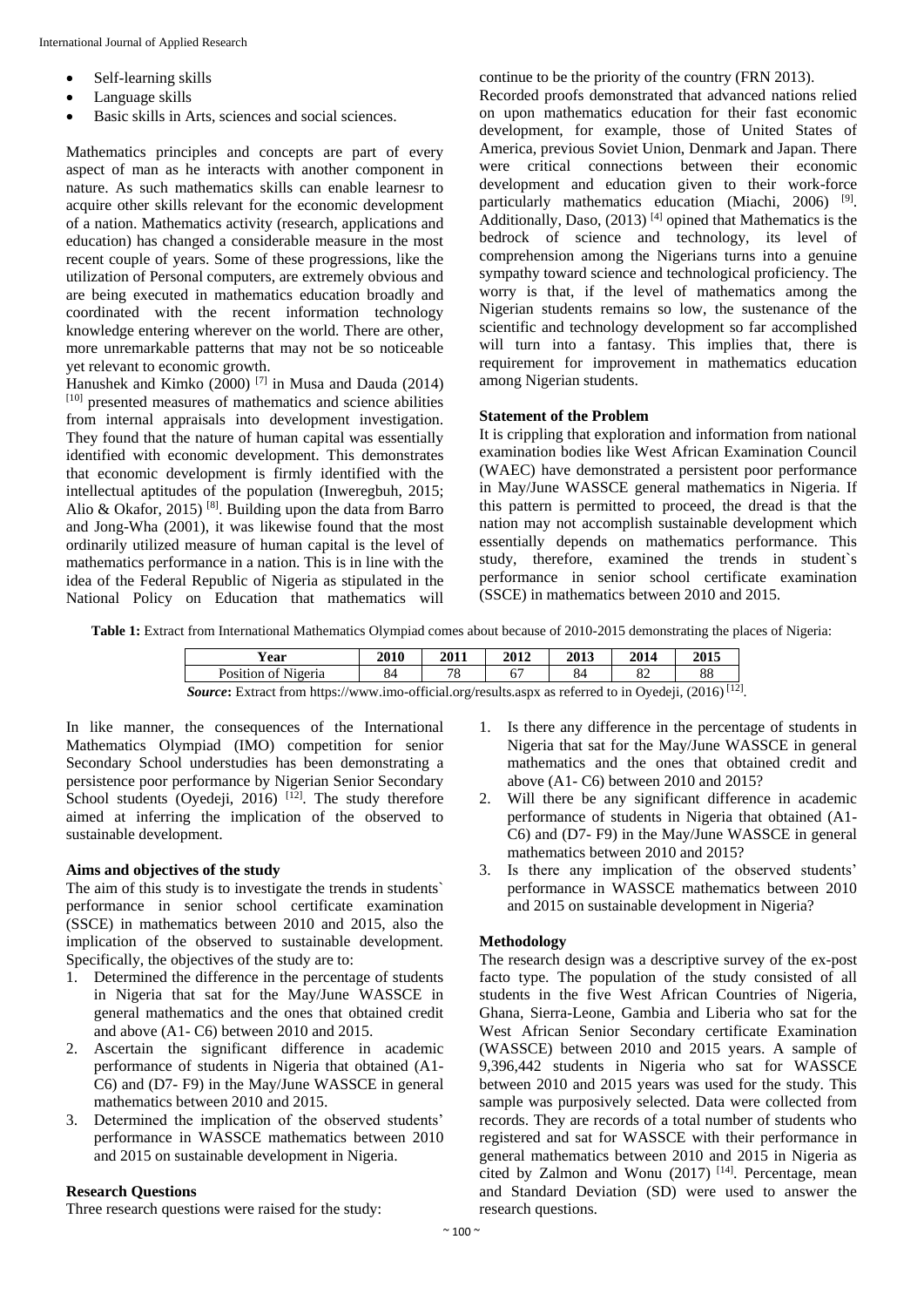#### **Results and Discussion**

**Research Question one:** What are the difference in the percentage of students in Nigeria that sat for the May/June

WASSCE in general mathematics and the ones that obtained credit and above (A1- C6) between 2010 and 2015?

**Table 2:** Summary of table demonstrating the Analysis of Enrolment, Number and Percentage credit Passes of Students in mathematics in Senior Secondary Certificate Examination in Nigeria in the vicinity of 2010 and 2015.

| <b>YEAR</b> | <b>Total No. Who Sat</b> | No. of Students that Obtained (A1 - C6) |
|-------------|--------------------------|-----------------------------------------|
| 2010        | 1,351,557                | 453.447                                 |
| 2011        | 1,540,250                | 587,630                                 |
| 2012        | 1,675,224                | 819,390                                 |
| 2013        | 1,543,683                | 555,726                                 |
| 2014        | 1,692,435                | 529,732                                 |
| 2015        | 1,593,442                | 544.638                                 |
| T0tal       | 9,396,442                | 3.490.563                               |

Percentage of Students with (A1 - C6) 37.02%

*Source***:** Test Development Division, West African Examination Council (WAEC) Lagos, Nigeria as refered to by Zalmon and Wonu (2017).

Table 2 shows that a total of 9,396,442 students sat for WASSCE in general mathematics between 2010 and 2015 while total of 3,490,563 students who sat for the same examination obtained credit and above (A1 –C6). However, 37.02% of students who sat for the examination obtained credit and above  $(A1 - C6)$ . This showed that less than 50%

of the students who enrolled for this examination obtained credit and above.

**Research questions two:** Will there be any significant difference in academic achievement of students in Nigeria that obtained (A1- C6) and (D7- F9) in the May/June WASSCE in general mathematics between 2010 and 2015?

**Table 3:** Percentage of students in Nigeria that obtained credit and above (A1- C6) pass and below (D7- F9) in the May/June WASSCE in general mathematics between 2010 and 2015years.

| <b>YEAR</b>   | Total No. | No.of Students that Obtained (A1 - C6) | % of Students with | <b>No.of Students with</b> | % of Students with |
|---------------|-----------|----------------------------------------|--------------------|----------------------------|--------------------|
|               | Who Sat   |                                        | $(A1-C6)$          | $(D7 - F9)$                | $(D7 - F9)$        |
| 2010          | 1.351.557 | 453,447                                | 33.55              | 898.110                    | 66.45              |
| 2011          | 1,540,250 | 587,630                                | 38.93              | 952,620                    | 61.07              |
| 2012          | 1.675.224 | 819.390                                | 49.00              | 852,834                    | 51.00              |
| 2013          | 1,543,683 | 555,726                                | 36.00              | 987,957                    | 64.00              |
| 2014          | 1,692,435 | 529,732                                | 31.30              | 1.162.703                  | 68.70              |
| 2015          | 1,593,442 | 544,638                                | 34.18              | 1.048.804                  | 65.82              |
| <b>T</b> Otal | 9,396,442 | 3,490,563                              |                    | 5,903,028                  |                    |
|               |           | Mean $(\%)$                            | 37.02              | Mean $(\%)$                | 62.95              |

*Source***:** Test Development Division, West African Examination Council (WAEC) Lagos, Nigeria as refered to by Zalmon and Wonu (2017). From the analysis in Table 3, it shows there is a significant difference between the performances of Students who obtained (A1 - C6) with percentage 37.15% and the performances of Students who obtained (D7 – F9) with the percentage of 62.82% in Mathematics in Nigeria over the years of study. In 2010 -2015 33.55%, 38.93%, 49.00%, 36.00%, 31.30%, 34.18% of students who enrolled for this examination obtained credit and above while 66.45%, 61.07%, 51.00%, 64.00%, 68.70%, 65.82% had D7 and F9 respectively.

**Research questions three:** What is the implication of the observed students' achievement in WASSCE mathematics between 2010 and 2015 on sustainable development in Nigeria?

**Table 4:** Mean of the percentage of students in Nigeria that obtained credit and above (A1-C6) and pass and below (D7- F9) in the May/June WASSCE in general mathematics.

|                            | $2010 - 2015$ |      |  |
|----------------------------|---------------|------|--|
| Achievement                | Mean $%$      | SD   |  |
| Credit & above $(A1 - C6)$ | 37.02         | 5.72 |  |
| Pass & below $(D7 - F9)$   | 62 Q5         | 5.67 |  |

Table 4 shows that six (6) years of the study, mean percentage of students in Nigeria who obtained (A1- C6) is 37.02% while mean percentage of students in Nigeria who had (D7-F9) is 62.95 % in the May/June WASSCE in general mathematics. The results indicated students' abysmal performance in mathematics. Therefore, this revealed that if the pattern of observed performance in May/June WASSCE general mathematics in Nigeria from 2010-2015 is maintained, the percentage of students who would pass mathematics at credit level continued to drop and the failure rate continued to increase over time. Then realizing sustainable development in Nigeria will be difficult. This general observable trends of students' performance in May/June WASSCE mathematics in Nigeria from 2010-2015 is in agreement with the trend which is also less than 50% credit pass and above as confirmed by WAEC and other researchers (Adeiza, 2011 & Azuka, 2012 as in Musa & Dauda, 2014)<sup>[1, 3, 10]</sup>. It is fascinating to note that the discoveries of the present review are not unique in relation to the discoveries of (Zalmon and Wonu, 2017)<sup>[14]</sup>. The teaching and learning of mathematics in Nigeria can be said to be unacceptable and irritating. This is confirmed by the declining pattern in the performance of students. The outcome from table 4 above demonstrated the dismal performance of students and this forecasts threat for the eventual fate of Nigeria in the parts of human capacity development in realizing sustainable development.